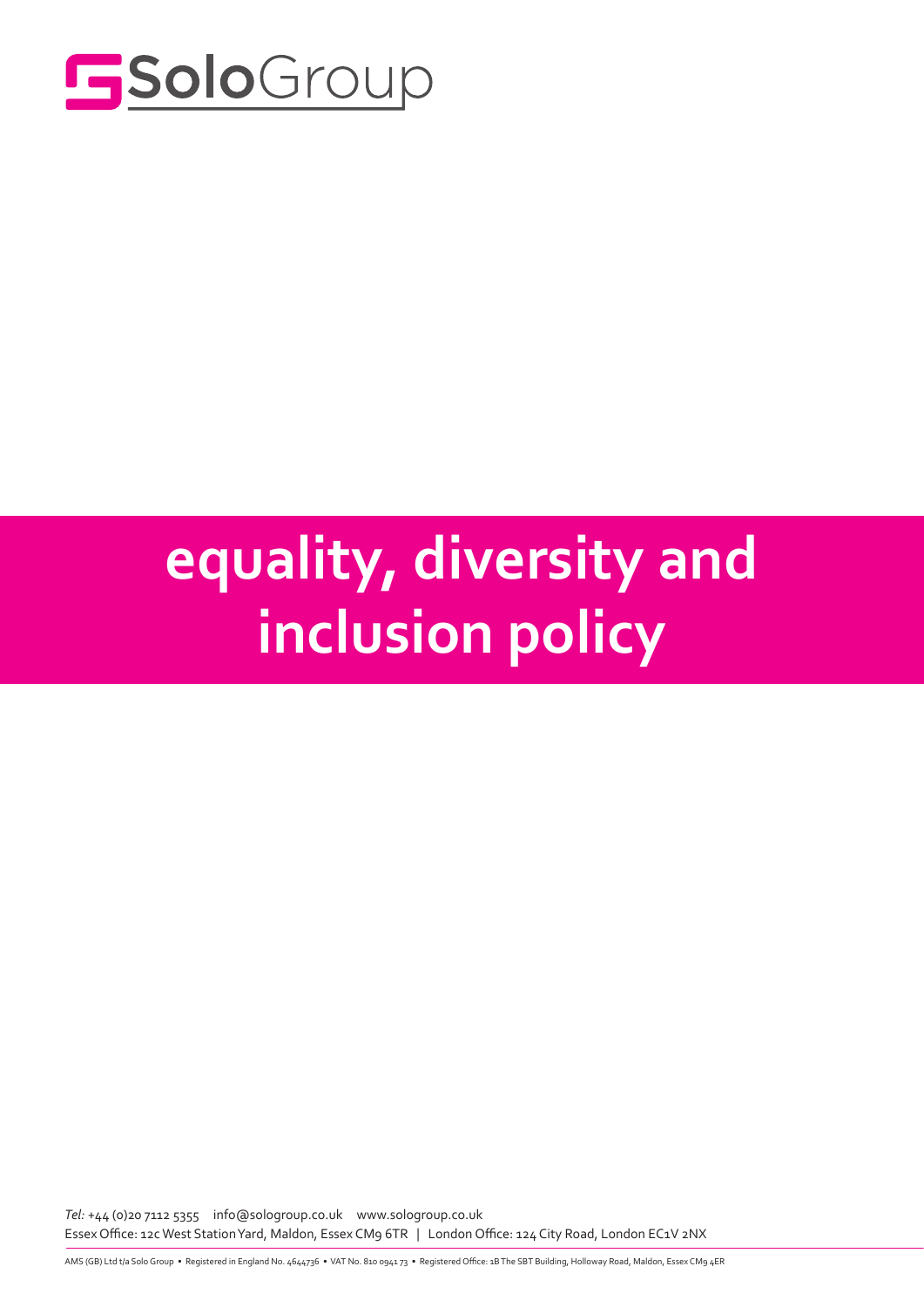# **Equality, diversity and inclusion policy**

AMS (GB) Ltd t/a Solo Group (Solo) is committed to encouraging equality, diversity and inclusion among our workforce, and eliminating unlawful discrimination.

The aim is for our workforce to be truly representative of all sections of society and our customers, and for each employee to feel respected and able to give their best.

The organisation - in providing goods and/or services and/or facilities - is also committed against unlawful discrimination of customers or the public.

### **Our policy's purpose**

This policy's purpose is to:

1. Provide equality, fairness and respect for all in our employment, whether temporary, part-time or fulltime

2. Not unlawfully discriminate because of the Equality Act 2010 protected characteristics of:

- age
- disability
- gender reassignment
- marriage or civil partnership
- pregnancy and maternity
- race (including colour, nationality, and ethnic or national origin)
- religion or belief
- sex
- sexual orientation

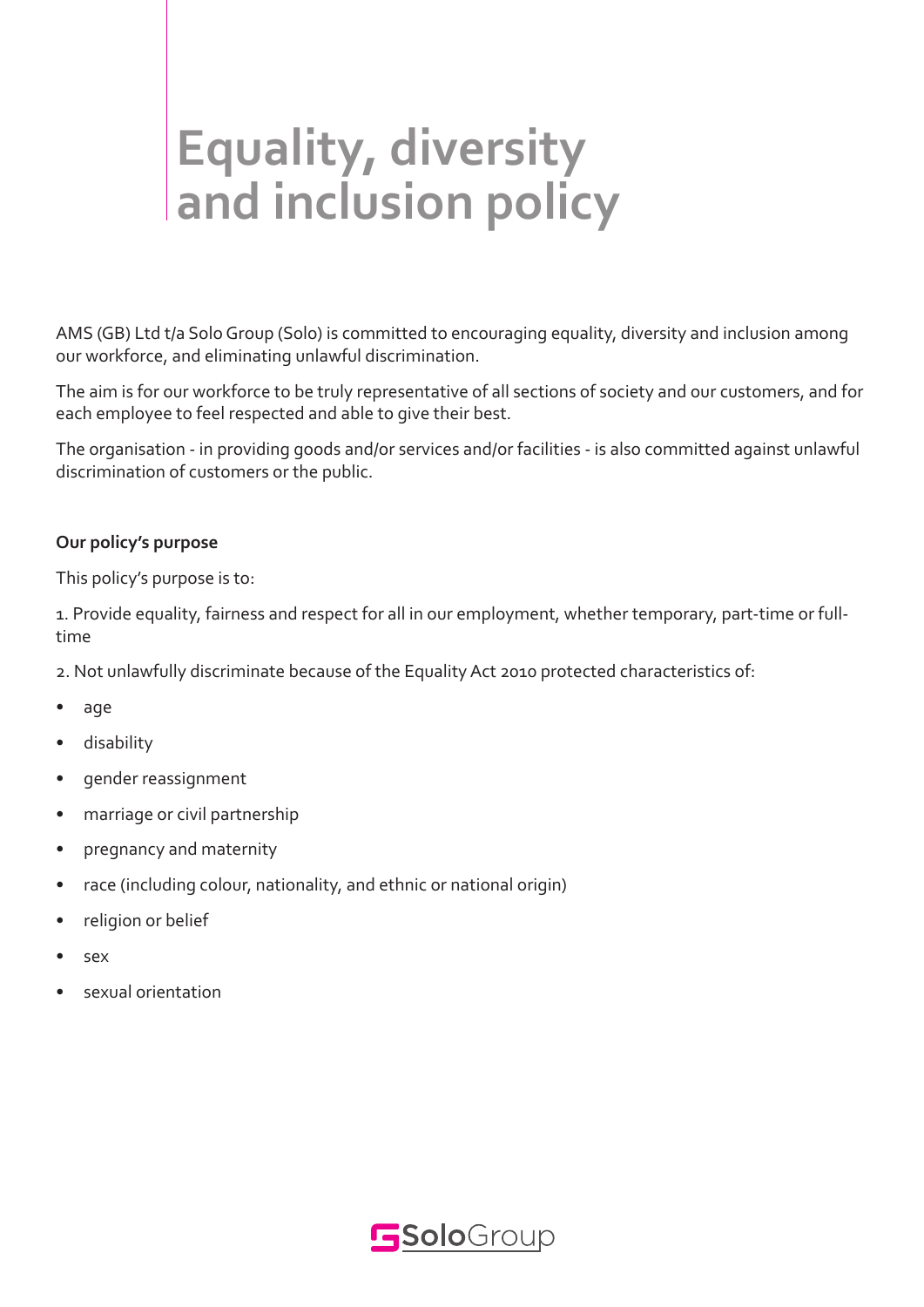- 3. Oppose and avoid all forms of unlawful discrimination. This includes in:
- pay and benefits
- terms and conditions of employment
- dealing with grievances and discipline
- dismissal
- redundancy
- leave for parents
- requests for flexible working
- selection for employment, promotion, training or other developmental opportunities

#### **Our commitments**

The organisation commits to:

1. Encourage equality, diversity and inclusion in the workplace as they are good practice and make business sense

2. Create a working environment free of bullying, harassment, victimisation and unlawful discrimination, promoting dignity and respect for all, and where individual differences and the contributions of all staff are recognised and valued.

This commitment includes training managers and all other employees about their rights and responsibilities under the equality, diversity and inclusion policy. Responsibilities include staff conducting themselves to help the organisation provide equal opportunities in employment, and prevent bullying, harassment, victimisation and unlawful discrimination.

All staff should understand they, as well as their employer, can be held liable for acts of bullying, harassment, victimisation and unlawful discrimination, in the course of their employment, against fellow employees, customers, suppliers and the public

3. Take seriously complaints of bullying, harassment, victimisation and unlawful discrimination by fellow employees, customers, suppliers, visitors, the public and any others in the course of the organisation's work activities.

Such acts will be dealt with as misconduct under the organisation's grievance and/or disciplinary procedures, and appropriate action will be taken. Particularly serious complaints could amount to gross misconduct and lead to dismissal without notice.

Further, sexual harassment may amount to both an employment rights matter and a criminal matter, such as in sexual assault allegations. In addition, harassment under the Protection from Harassment Act 1997 – which is not limited to circumstances where harassment relates to a protected characteristic – is a criminal offence.